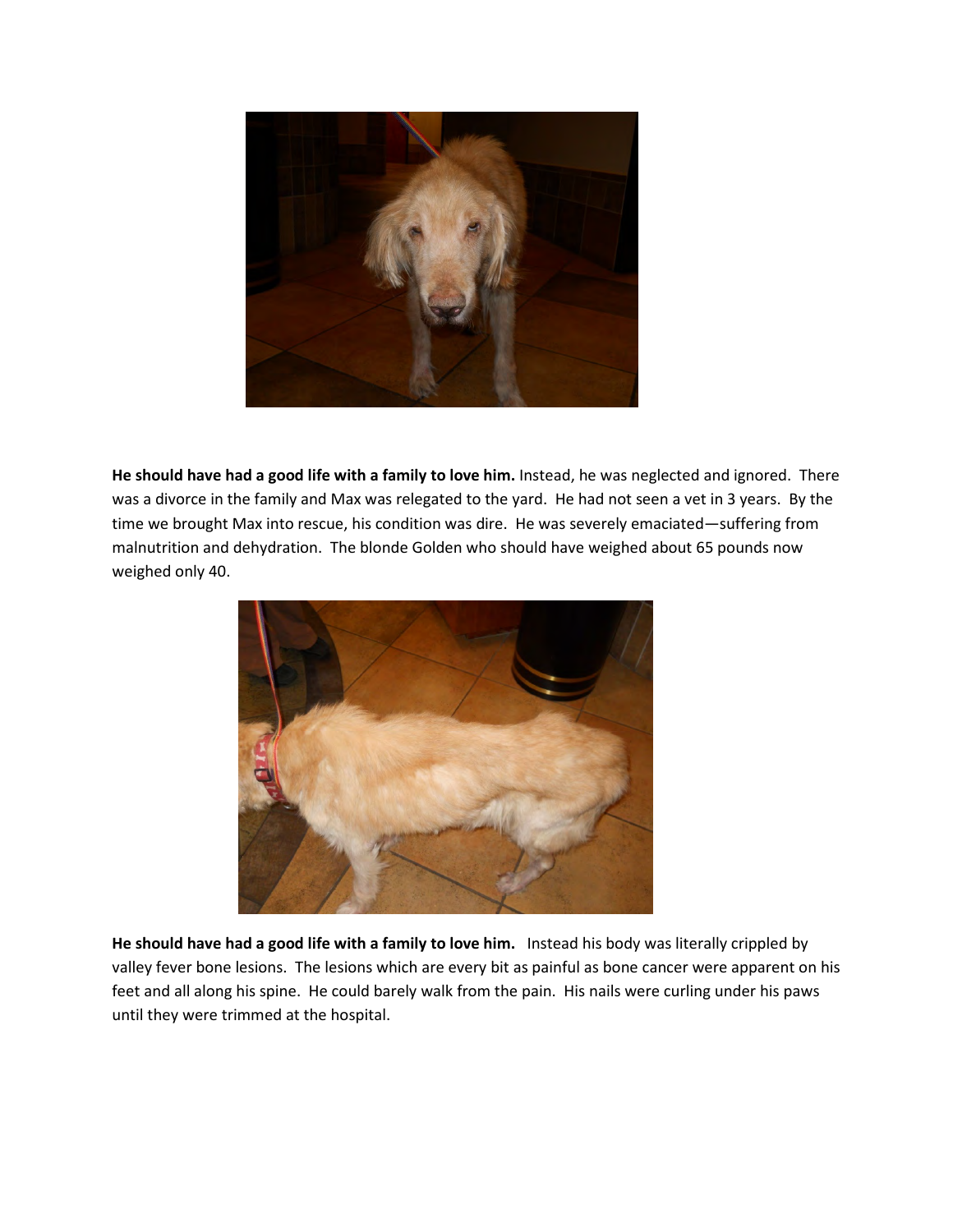

He should have had a family to love him. Instead, his x-rays showed a large mass in his chest and abdomen, both a likely result of the ravages of valley fever. His eyes were filled with mucous and he had sores and rashes on all four legs. Max was very lethargic---he had given up on life.



He should have had a family to love him. Instead, this sweet 8 year old Golden boy was sent to the Bridge in the loving embrace of 3 RAGofAZ volunteers. There was nothing that could be done for Max that would have brought about any quality of life for him.

We want all of the adopters, members and friends of RAGofAZ to be aware of the deadly disease that is Valley fever. Every dog that comes into our rescue is tested for valley fever and approximately 2/5 of all dogs test positive for valley fever---anywhere from a weak exposure to a more advanced form of the disease.

We at RAGofAZ urge you to have your Golden and other pets checked for valley fever.

We have established a memorial fund for Max called the Max Valley Fever Memorial Fund. Half of the funds donated will remain with RAGofAZ in our General Fund. The other half of the donated funds will